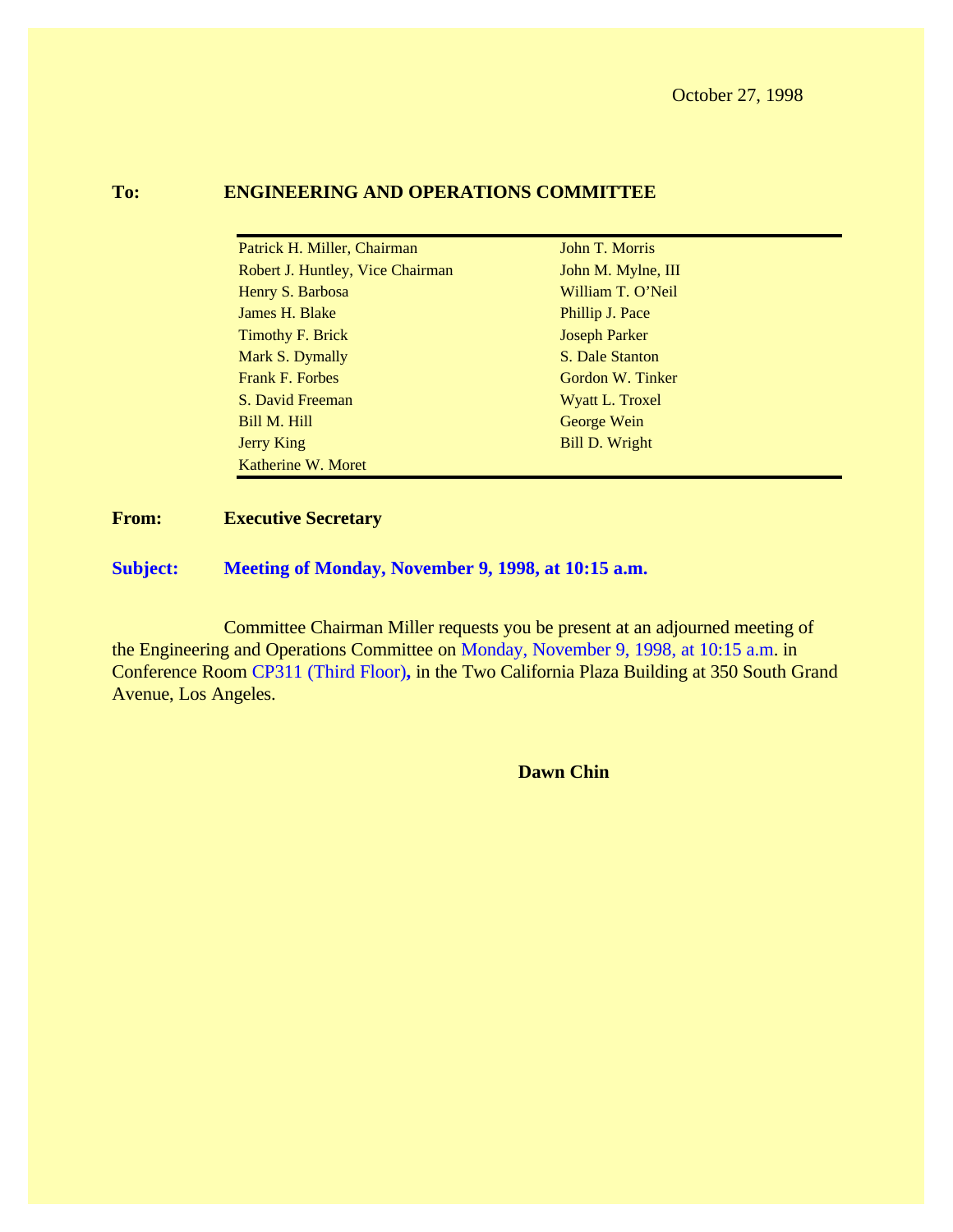# **AGENDA**

# **ADJOURNED ENGINEERING AND OPERATIONS COMMITTEE MEETING WITH BOARD OF DIRECTORS\***

# **November 9, 1998**

#### **10:15 AM**

|--|

**\*The Metropolitan Water District's Engineering And Operations Committee meeting is noticed as a joint committee meeting with the Board of Directors for the purpose of compliance with the Brown Act. Members of the Board who are not assigned to the Engineering And Operations Committee may attend and participate as members of the Board, whether or not a quorum of the Board is present. In order to preserve the function of the committee as advisory to the Board, members of the Board who are not assigned to the Engineering And Operations Committee will not vote on matters before the Engineering And Operations Committee.**

- **1. ADDITIONS TO THE AGENDA** (As required by Gov. Code, § 54954.2(b).)
- **2. OPPORTUNITY FOR MEMBERS OF THE PUBLIC TO ADDRESS THE COMMITTEE ON MATTERS WITHIN THE COMMITTEE'S JURISDICTION** (As required by Gov. Code, § 54954.3(a).)
- **3. APPROVAL OF THE MINUTES OF THE ADJOURNED REGULAR MEETING OF THE ENGINEERING AND OPERATIONS COMMITTEE HELD OCTOBER 12, 1998**
- **4. REPORT ON ACTIVITIES OF THE SPECIAL COMMITTEE ON WATER QUALITY, DESALINATION, AND ENVIRONMENTAL COMPLIANCE**

#### **5. DIVISION MANAGERS' REPORTS**

- a. Chief of Operations' update on system operations
- b. Chief Engineer's update on engineering activities